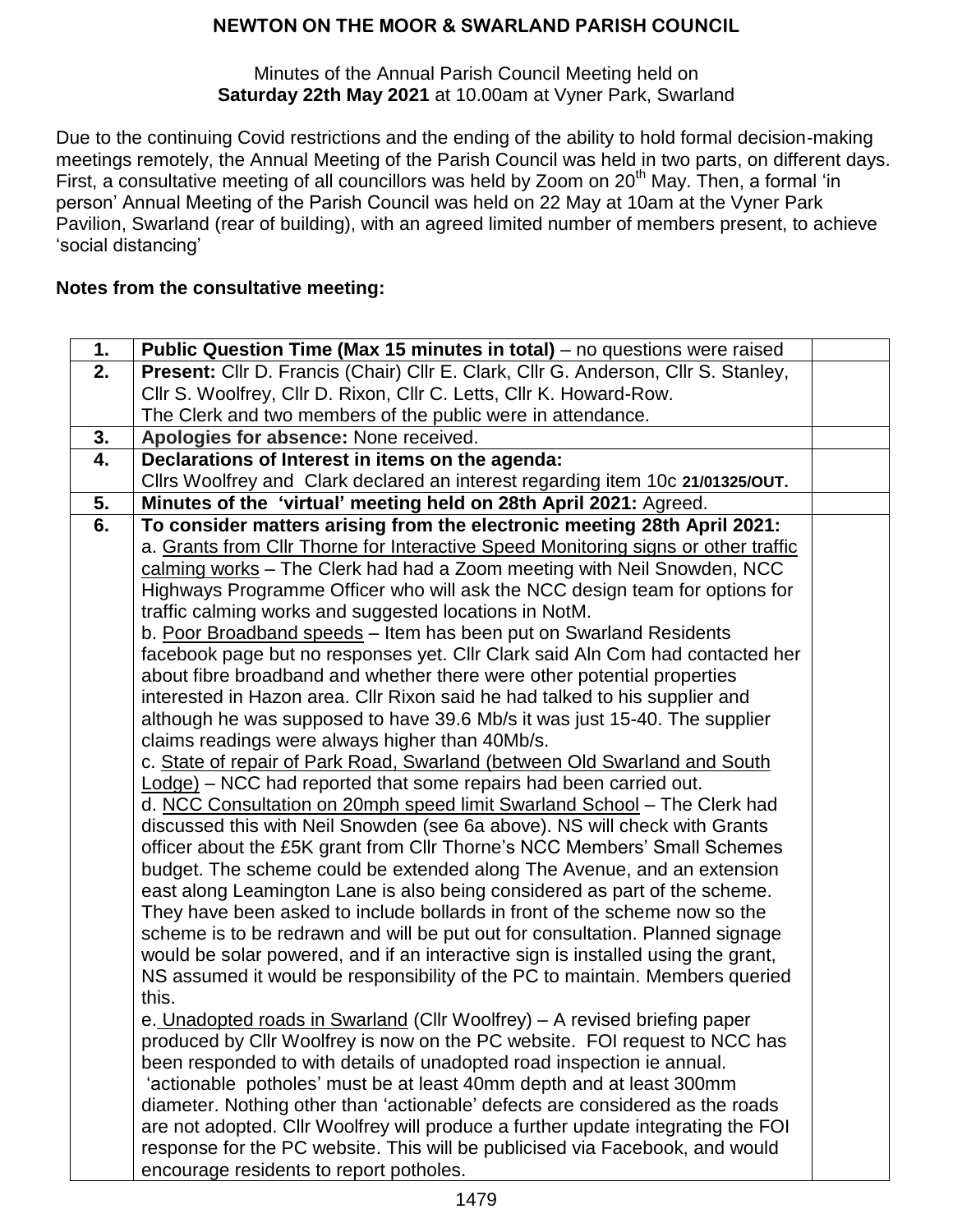|    | f. Re: 18/02250/FUL - conditions requiring footpath and road resurfacing Old                                                                               |         |
|----|------------------------------------------------------------------------------------------------------------------------------------------------------------|---------|
|    | Park Road, Swarland - Works are being carried out now. Most of footpath in.                                                                                |         |
|    | Access being maintained to Vyner Park during road resurfacing.                                                                                             |         |
|    | g. Complaint to NCC about planning conditions being overridden by developers                                                                               |         |
|    | - Letter has gone to Director of Planning including reminder about earlier                                                                                 |         |
|    | affordable housing query.                                                                                                                                  |         |
|    | h. Invitation to become Governor of Swarland School - Cllr Letts had accepted                                                                              |         |
|    | the invitation, and provided a pen portrait. First meeting will be in June. Current                                                                        |         |
|    | concerns about Swarland parent unable to get place for child at the school. Clirs                                                                          |         |
|    | suggested that the lack of spaces at the school needs to be highlighted in the                                                                             |         |
|    | PC's planning responses. Cllr Rixon referred to a recent S.106 agreement                                                                                   | D Rixon |
|    | which didn't give funding to Swarland school as it was just at 60% capacity. Cllr                                                                          |         |
|    | Francis asked if Cllr Rixon could locate this report and share with other cllrs.                                                                           |         |
| 7. | <b>Requested agenda items:</b>                                                                                                                             |         |
|    | a. Parish council vacancy - It was agreed to discuss how the appointment could                                                                             |         |
|    | be made, following the end of the meeting.                                                                                                                 |         |
|    | b. Appointment of Committee Members and Representatives (2020/21 shown in                                                                                  |         |
|    | brackets)                                                                                                                                                  |         |
|    | Vyner Park Charity Management Committee (NM, SW and K.H-R).<br>(i)                                                                                         |         |
|    | (ii)<br>Joint Cemetery Committee (GA and NM).                                                                                                              |         |
|    | Swarland Village Hall Representative (SW)<br>(iii)<br>Davison's Obelisk Working Party (Chairman and Vice Chairman if<br>(iv)                               |         |
|    | required).                                                                                                                                                 |         |
|    | Swarland Village action (NM)<br>(v)                                                                                                                        |         |
|    | Swarland Show (GA)<br>(vi)                                                                                                                                 |         |
|    | Complaints Committee (Membership of Cttee to be decided depending<br>(vii)<br>on/if complaint received).                                                   |         |
|    | Finance Group (Chairman, LC, DR).<br>(viii)                                                                                                                |         |
|    | Percy Wood Country Park Liaison (SS).<br>(ix)                                                                                                              |         |
|    | (x)<br>Swarland School Governors (CL)                                                                                                                      |         |
|    | Feedback from Cllr Mansfield is needed before meeting 22.5.21, other Cllrs                                                                                 |         |
|    | agreed to continue as in 2020/21. Appointments would be made at the formal                                                                                 |         |
|    | meeting                                                                                                                                                    |         |
|    | c. Vyner Park update - Cllr Woolfrey said that two basketball hoops had been                                                                               |         |
|    | installed by volunteers. The tennis courts and MUGA had been professionally                                                                                |         |
|    | cleaned ready for resealing and painting depending on weather. The bowling                                                                                 |         |
|    | green has also been cleaned. Over 20 people have formed a bowling group and                                                                                |         |
|    | VPC has bought 6 sets of bowls. The ride on brusher has been repaired and the                                                                              |         |
|    | new grass cutter is in operation. Football is being played regularly. The VPC                                                                              |         |
|    | accounts have been internally audited with no problems being raised. A Pizza                                                                               |         |
|    | van is visiting every other week and proving popular. Cllr Woolfrey thanked                                                                                |         |
|    | everyone for all their work, particularly Andy Ferguson who had organised and                                                                              |         |
|    | led a lot of the improvement work.                                                                                                                         |         |
|    | d. PC/VPC Insurance Cover - Discussion and decision on provider. The Clerk                                                                                 |         |
|    | had obtained three quotes. Cllr Howard–Row volunteered to help the Clerk go                                                                                |         |
|    | through the quotes to identify the best option, to check risks are covered etc.                                                                            |         |
|    | e. Asset Register -. Draft circulated separately. Defibrillator at Vyner Park to be                                                                        |         |
|    | included on PC register. Register recommended for approval at the formal<br>meeting, with amendments suggested by Clerk.                                   |         |
|    |                                                                                                                                                            |         |
|    | f. Annual Governance and Accountability Return 2020/21 – For discussion<br>To consider the draft annual accounts for 2020/21 (Draft copy attached in<br>I. |         |
|    | Appendix 1). The PC accounts and financial records had been internally                                                                                     |         |
|    | audited and no problems were identified. However, Cllr Clark queried the                                                                                   |         |
|    | 2019/20 figures on the summary accounts. Clerk to check before meeting                                                                                     |         |
|    |                                                                                                                                                            |         |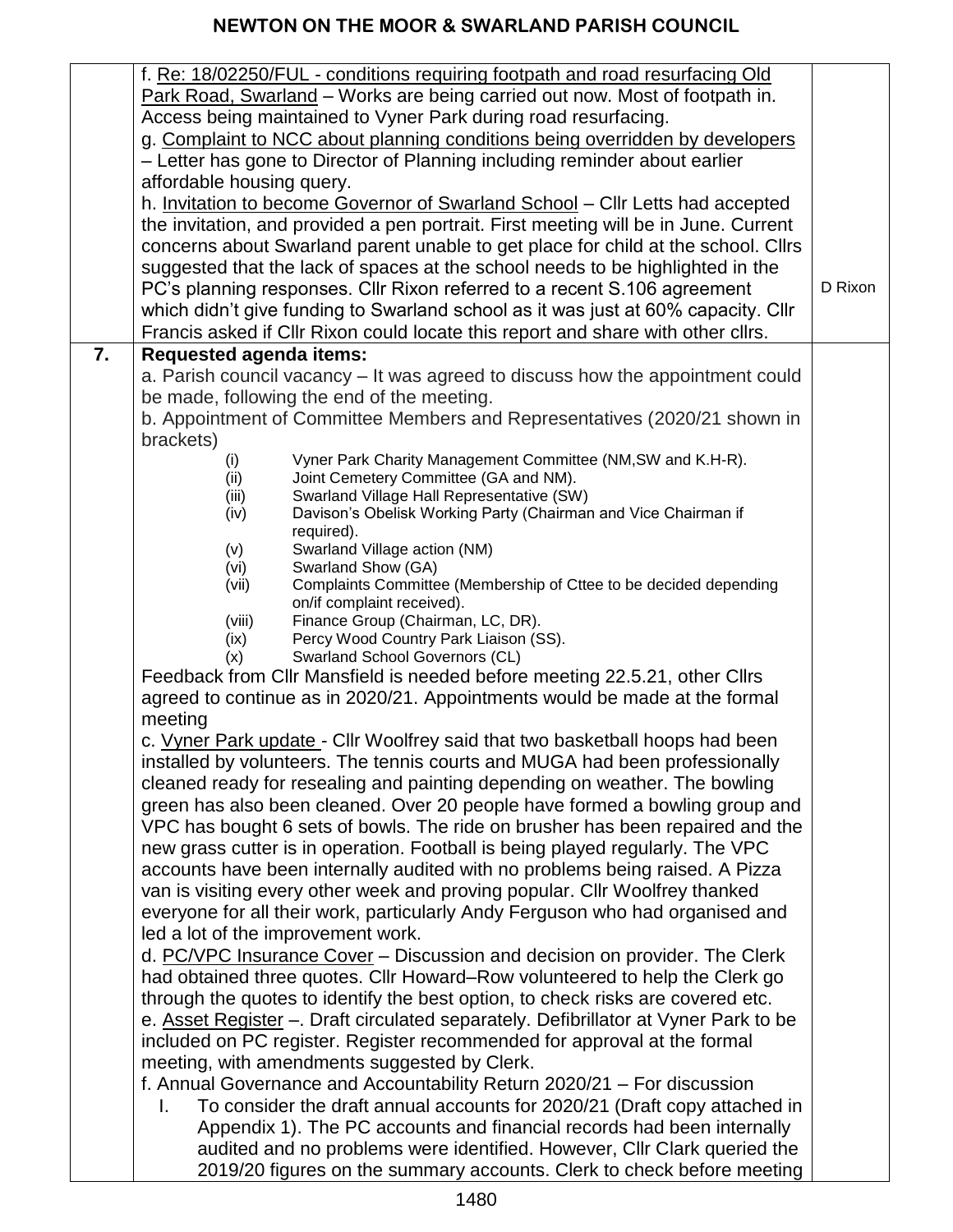|     | on 22nd May.<br>The Chairman recommended the unassigned funds to be split with £5000<br>going to the Community Fund, and the remainder to the General<br>Reserve. The bank reconciliation was agreed however, the explanation<br>of variances form needed additional explanation adding before the<br>meeting on 22nd May<br>To consider the completed AGAR 3 (draft copy attached in Appendix 2).<br>Ш.<br>Cllrs went through each statement in Section 1 of the AGAR 3 and<br>agreed to recommend them.<br>The figures in Section 2 were agreed with slight amendment of £1<br>III.<br>increase for defibrillator to box 9 Assets (£307,118 total). |              |
|-----|-------------------------------------------------------------------------------------------------------------------------------------------------------------------------------------------------------------------------------------------------------------------------------------------------------------------------------------------------------------------------------------------------------------------------------------------------------------------------------------------------------------------------------------------------------------------------------------------------------------------------------------------------------|--------------|
| 8.  | <b>Report by County Councillor and meetings attended by Councillors:</b><br>No report had been received from County Cllr Thorne. Cllr Rixon commented<br>that Cllr Thorne was not keeping the PC updated on what was happening at<br>NCC, and had not supported the PC during the consideration of planning<br>application 20/03622/FUL recently. Other Cllrs mentioned that there have been<br>one or two complaints from residents that CIIr Thorne was not being effective as<br>a County Cllr, in particular not replying to letters/emails. Cllrs had noted that Cllr                                                                            | D            |
|     | Thorne did not attend PC meetings, nor provide any reports. Chairman to write<br>letter to County Cllr Glen Sanderson asking for greater engagement from Cllr<br>Thorne.                                                                                                                                                                                                                                                                                                                                                                                                                                                                              | Francis      |
| 9.  | <b>Finance:</b><br><b>Finance</b><br>8.                                                                                                                                                                                                                                                                                                                                                                                                                                                                                                                                                                                                               |              |
|     | a. Clerk's salary £395.50 plus expenses £33.18<br>Payment to HM Revenues & Customs PAYE =<br>£79.20<br>Payment to Clerk = £395.50 + £38.20 - £79.20 =<br>£349.48                                                                                                                                                                                                                                                                                                                                                                                                                                                                                      | <b>Clerk</b> |
|     | Other receipts and payments:<br>$\mathbf b$ .<br>i)Receipts: NCC Parish Precept (1st half)<br>£11,350.00                                                                                                                                                                                                                                                                                                                                                                                                                                                                                                                                              |              |
|     | ii) Payments: Donation to St Oswald's Hospice in lieu of payment £30.00<br>for internal audit                                                                                                                                                                                                                                                                                                                                                                                                                                                                                                                                                         |              |
|     | c. Account balance as at 13th May 2021.<br>£27,530.18<br>In addition to the above, the Jubilee Hall Cttee had formally requested their<br>annual grant of £2000 for 2021/22. Cllr Anderson asked that the PC purchase<br>and donate a dishwasher to the JH as part of the grant.<br>All the above were agreed/noted, for decision by the formal meeting.                                                                                                                                                                                                                                                                                              |              |
| 10. | <b>Planning:</b><br>a. Decisions made by NCC<br>20/01296/SN - Street Naming Consultation - Land south of Mereburn House, Low Wood,                                                                                                                                                                                                                                                                                                                                                                                                                                                                                                                    |              |
|     | Swarland.<br>Name proposed is 'Alexander Grove'. The PC had no objections. Name PERMITTED.                                                                                                                                                                                                                                                                                                                                                                                                                                                                                                                                                            |              |
|     | 20/03622/FUL - Increase no of dwellings by 2 dwellings from 9 to 11 dwellings. Land South Of<br>Mereburn House, Low Wood, Swarland, Northumberland. The Parish Council made several<br>objections to this application. Application APPROVED 22nd April 2021.                                                                                                                                                                                                                                                                                                                                                                                          |              |
|     | 20/04161/FUL - New single storey rear extension. 12 C106 Newton on the Moor, NE65 9JY.<br>The PC had no objections. Application WITHDRAWN 28th April 2021.                                                                                                                                                                                                                                                                                                                                                                                                                                                                                            |              |
|     | 21/00646/FUL - Proposed single storey side extension. North Lodge 8 Park Road Swarland<br>NE65 9JD. The Parish Council had no objections. Application GRANTED 28th April 2021.                                                                                                                                                                                                                                                                                                                                                                                                                                                                        |              |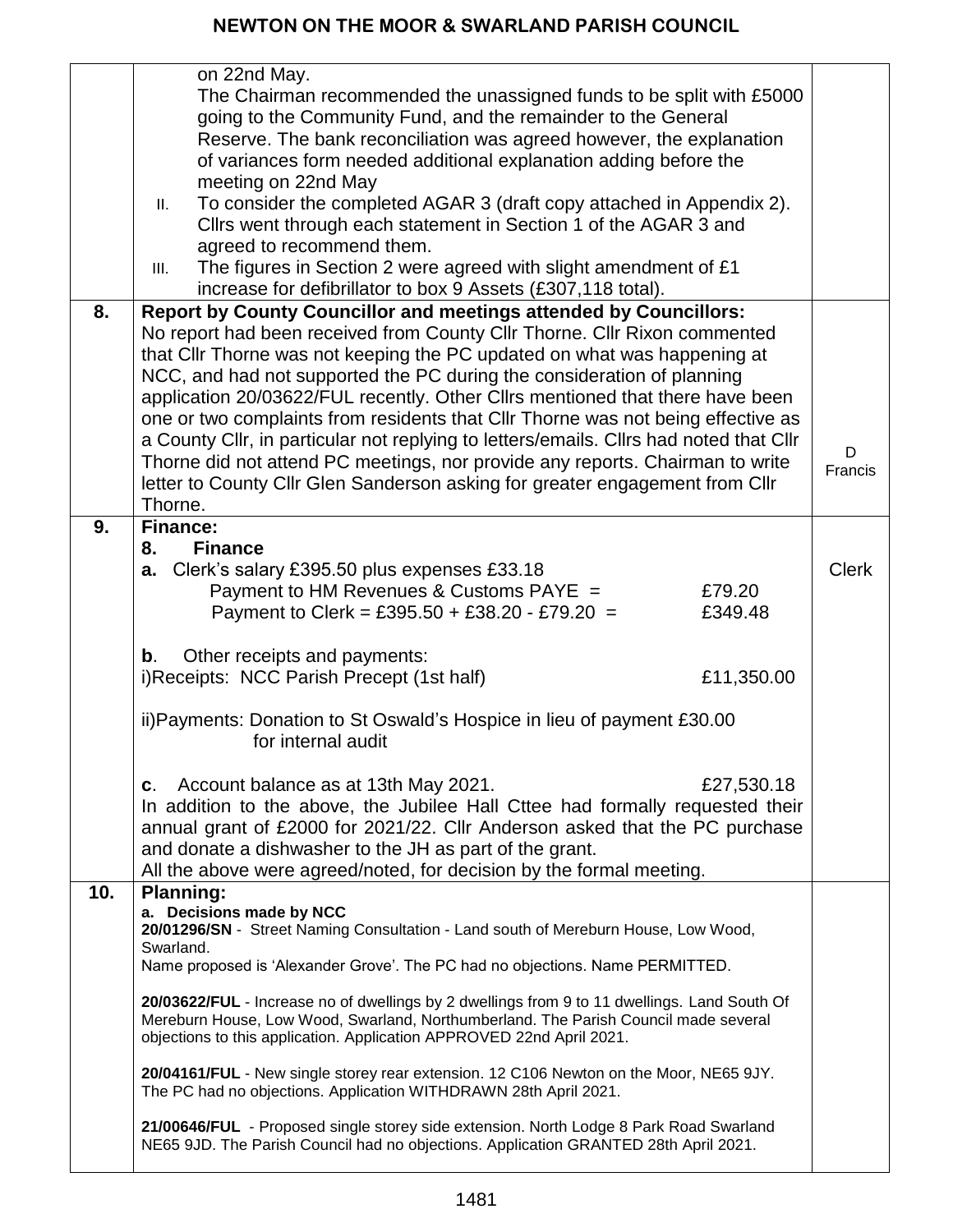|     | b. Applications pending decision by NCC<br>19/01687/FUL - Change of use of land for the siting of up to 60 static caravans, along with<br>associated infrastructure and hard and soft landscaping. Archaeological report received<br>09.2.2021 and amended site location plan received 26.02.21.   Land North West Of Springwood,<br>Coast View, Swarland, Northumberland. The PC originally objected to this application for a<br>range of reasons including adverse visual impact, too close to existing buildings, sewerage and<br>drainage capacity issues, and highways safety.                                                                                                                                                                                                                                                                                                |  |
|-----|-------------------------------------------------------------------------------------------------------------------------------------------------------------------------------------------------------------------------------------------------------------------------------------------------------------------------------------------------------------------------------------------------------------------------------------------------------------------------------------------------------------------------------------------------------------------------------------------------------------------------------------------------------------------------------------------------------------------------------------------------------------------------------------------------------------------------------------------------------------------------------------|--|
|     | 20/02884/CCMEIA - Land North Of Shiel Dykes U3050 Swarland Junction To Stouphill<br>Junction Swarland, Northumberland. Phased extraction of approximately 5 million tonnes of<br>hard rock and importation of inert material for use in restoration using overburden from site and<br>imported inert materials over 30 year period. This application is not within the Parish but may<br>impact on the area. The Parish Council did not object to the application subject to a range of<br>comments. Cllrs Cutforth and Howard-Row objected to the development.                                                                                                                                                                                                                                                                                                                     |  |
|     | 20/03501/DISCON - Discharge of conditions : 12 (highways) pursuant to planning approval<br>19/01637/FUL Land Parcels South West Of Lisleswood, Old Park Road, Swarland,<br>Northumberland. The Parish Council made several objections to this application.                                                                                                                                                                                                                                                                                                                                                                                                                                                                                                                                                                                                                          |  |
|     | 21/00576/NONMAT - 21/00576/NONMAT   Non-material amendment relating to planning<br>permission 20/01196/REM for revision to the width of the access road crossing the<br>watercourse   Land South Of Mereburn House, Low Wood, Swarland, Northumberland. The PC<br>agreed objected to the use of plastics. The original application specified the use of coir.                                                                                                                                                                                                                                                                                                                                                                                                                                                                                                                       |  |
|     | 21/00750/OUT -1 No dwelling. Land South East OF 4 Studley Drive Studley Drive Swarland<br>Northumberland. The Parish Council made several suggestions.                                                                                                                                                                                                                                                                                                                                                                                                                                                                                                                                                                                                                                                                                                                              |  |
|     | 21/01325/OUT - Outline permission for demolition of existing dwelling and replacement with 2no<br>detached dwellings (all matters reserved) - 4 Kenmore Road, Swarland. NE65 9QT.                                                                                                                                                                                                                                                                                                                                                                                                                                                                                                                                                                                                                                                                                                   |  |
|     | 21/00948/FUL - Demolition of existing single storey flat roofed extension to the rear.<br>Construction of a single storey extension to the rear. Conversion of the roof space to habitable<br>accommodation 1 Newton-On-The-Moor, Morpeth, Northumberland, NE65 9JY. Application<br>GRANTED 12th May 2021.                                                                                                                                                                                                                                                                                                                                                                                                                                                                                                                                                                          |  |
|     | c. Planning matters for Parish Council to consider.<br>21/01139/FUL - Loft conversion with dorma [sic] windows to front elevation and front extension<br>to lounge/sitting room. 1 Nelson Drive, Swarland, NE65 9JR. Comments invited until 13th May<br>2021.                                                                                                                                                                                                                                                                                                                                                                                                                                                                                                                                                                                                                       |  |
|     | 21/01411/FUL - Construction of new dwelling and associated external works. Land South Of<br>Quarry House Newton-On-The-Moor Northumberland. Comments invited until 1st June 2021.                                                                                                                                                                                                                                                                                                                                                                                                                                                                                                                                                                                                                                                                                                   |  |
| 11. | <b>Complaints:</b><br>• Leamington Lane drain and manhole outside Swarland Primary school - blockage<br>issues referred to NCC 5.2.2020. Being taken up by NCC/OpenReach.<br>• 'No footpath' sign at entrance of The Springwood knocked down.<br>• Overhanging branches on C106 from Alnwick Fords to Glantlees turnoff.<br>• Complaints of speeding vehicles in connection with development in Swarland.<br>• Query concerning planning application 19/01687/FUL.<br>• Pothole in Coast View near Swarland Club.<br>• Pothole complaints A697 and Longframlington Road (Cllr Mansfield).<br>• Pothole on Longframlington Road (Cllr Francis).<br>• Condition of Road from Swarland to Old Swarland.<br>• Footpath sign opposite Blue House NotM broken off - referred to NCC.<br>• Suspected Poachers - referred to Northumbria Police. Can alert people via new<br>Facebook site. |  |
| 12. | • Condition of unadopted roads in Swarland.<br><b>Correspondence: None.</b>                                                                                                                                                                                                                                                                                                                                                                                                                                                                                                                                                                                                                                                                                                                                                                                                         |  |
| 13. | Requests for Next Agenda: None.                                                                                                                                                                                                                                                                                                                                                                                                                                                                                                                                                                                                                                                                                                                                                                                                                                                     |  |
| 14. | <b>Urgent items:</b>                                                                                                                                                                                                                                                                                                                                                                                                                                                                                                                                                                                                                                                                                                                                                                                                                                                                |  |
|     |                                                                                                                                                                                                                                                                                                                                                                                                                                                                                                                                                                                                                                                                                                                                                                                                                                                                                     |  |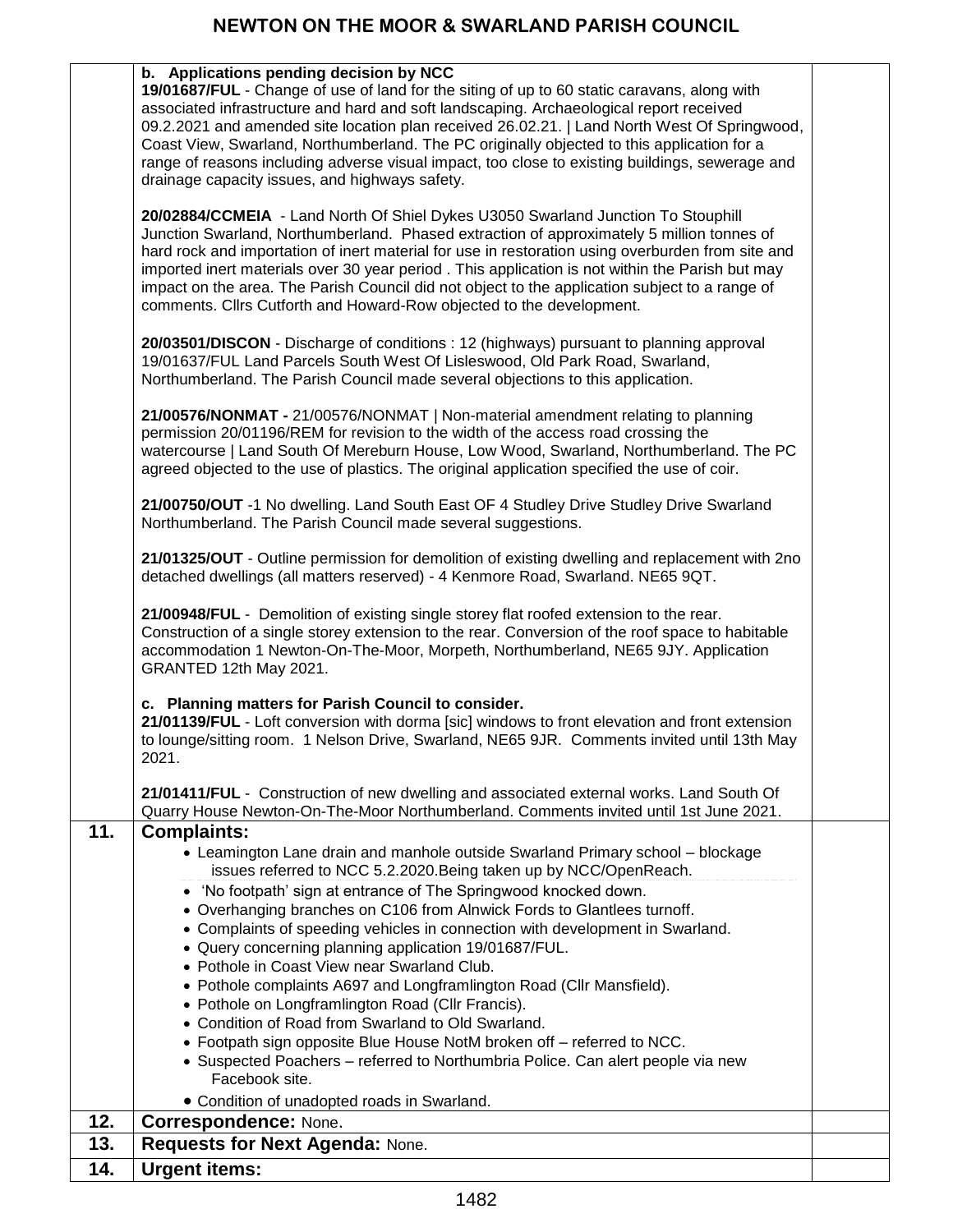|     | a. Cllr Rixon said the 20mph sign on the road north from NotM to Alnwick had<br>been rotated. Cllr Francis said he would check and see if he could adjust it.                                                                                                                                                             | Cllr<br>Francis |
|-----|---------------------------------------------------------------------------------------------------------------------------------------------------------------------------------------------------------------------------------------------------------------------------------------------------------------------------|-----------------|
| 15. | Date of Next Meetings: Formal Annual Meeting 22 May. Following meetings,<br>probably consultative, by Zoom: 23rd June 2021, 28th July 2021, 25th August<br>2021. The public would be invited, and any recommendations arising from the<br>meetings would be ratified by the authority delegated to the chairman or clerk. |                 |
| 16. | Vacancy:<br>Following the departure from the session of the two candidates for co-option,<br>members discussed how they would select between candidates for co-option as<br>the new Parish CIIr. It was decided to base th3e decision on the written<br>information which had already been provided by each candidate.    |                 |

#### **Meeting finished: 20.47**

#### **DRAFT 2** Minutes of the 'in person' Annual Parish Council Meeting held **Saturday 22nd May 2021** at 10.00am at the Vyner Park Pavilion, Swarland (rear of building)

| 1. | Present: Cllr D. Francis (Chair) Cllr E. Clark, Cllr S. Stanley, Cllr C. Letts, Cllr                                                                          |  |
|----|---------------------------------------------------------------------------------------------------------------------------------------------------------------|--|
|    | N. Mansfield.                                                                                                                                                 |  |
|    | The Clerk was in attendance. No public were present                                                                                                           |  |
| 2. | Election of Chairman: Cllr Francis was elected. Election of Vice Chairman:<br>Cllr Clark was elected.                                                         |  |
|    |                                                                                                                                                               |  |
| 3. | Apologies for absence: None as it had been agreed that the other Cllrs would<br>not be expected to attend. For the duration of the Covid restrictions, it was |  |
|    | agreed to give consent to members' absence from face-to-face meetings, where                                                                                  |  |
|    | they had already participated in the pre-meeting Zoom consultation.                                                                                           |  |
| 4. | Minutes of the 28 April meeting: Agreed.and signed.                                                                                                           |  |
|    |                                                                                                                                                               |  |
| 5. | <b>Co-option of councillor:</b>                                                                                                                               |  |
|    | It was agreed to co-opt John Fallais. The chairman would write to thank the                                                                                   |  |
|    | unsuccessful candidate.                                                                                                                                       |  |
| 6. | Appointments to committees and outside bodies:                                                                                                                |  |
|    | a. Vyner Park Charity Management Committee (NM, SW and K.H-R).                                                                                                |  |
|    | b. Joint Cemetery Committee (GA and NM).                                                                                                                      |  |
|    | c.Swarland Village Hall Representative (SW)                                                                                                                   |  |
|    | d. Davison's Obelisk Working Party (Chairman and Vice Chairman if required).                                                                                  |  |
|    | e.Swarland Village action (NM)                                                                                                                                |  |
|    | f.Swarland Show (GA)                                                                                                                                          |  |
|    | g. Complaints Committee (Membership of Cttee to be decided depending on/if                                                                                    |  |
|    | complaint received).                                                                                                                                          |  |
|    | h.Finance Group (Chairman, LC, DR).                                                                                                                           |  |
|    | i. Percy Wood Country Park Liaison (SS).                                                                                                                      |  |
|    | j.Swarland School Governors (CL)                                                                                                                              |  |
|    | All the above were confirmed.                                                                                                                                 |  |
| 7. | End of year:                                                                                                                                                  |  |